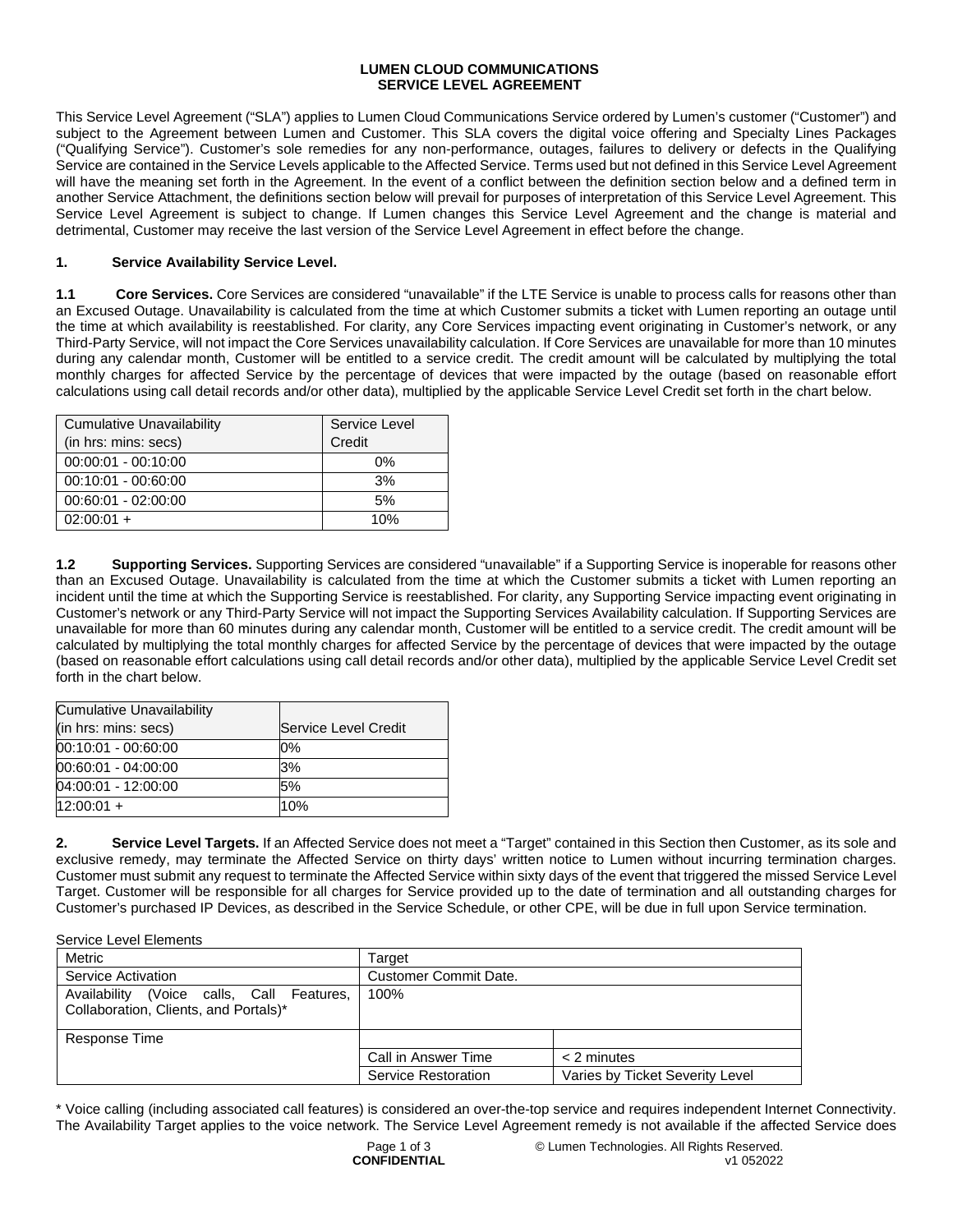not meet the Availability Target due to a failure of Internet Connectivity or associated IP Devices. The Availability Target applies to the user Portals except under certain password conditions (expired, multiple attempts made with incorrect passwords, requiring password resets).

Target Service Restoration Response Times

| Repair                 | Target            | Target              |          |
|------------------------|-------------------|---------------------|----------|
| <b>Ticket Severity</b> | Response          | Service Restoration | Coverage |
| Critical               | $<$ 15 minutes    | <4 hours            | 24x7x365 |
| Maior                  | <2 Business hours | <6 Business hours   | 24x5     |
| Minor                  | <2 Business hours | Next Business Day   | 24x5     |
| Informational          | <1 Business day   | Reasonable Effort   | 24x5     |

## Ticket Severity is defined as:

| Critical      | A problem that makes the continued use of the voice services severely restricted or<br>unavailable system wide or for an account.<br>Outages where 50% of an account's endpoints cannot receive or place calls or<br>use mobile client<br>An outage of the main business number for an account                                                                                                                                                                                                                             |
|---------------|----------------------------------------------------------------------------------------------------------------------------------------------------------------------------------------------------------------------------------------------------------------------------------------------------------------------------------------------------------------------------------------------------------------------------------------------------------------------------------------------------------------------------|
| Major         | A problem that severely affects or restricts major functionality. The problem is of a time<br>sensitive nature and important to long term productivity but is not causing an immediate<br>work stoppage for many users. Operations can continue in a restricted fashion.<br>Outages where 20-50% of an account's endpoints cannot receive or place calls<br>Issues that prevent 10% or more of registered apps from logging in or accessing<br>the Service<br>A partial outage of the end user administrative portals<br>٠ |
| Minor         | An error that has no significant effect on an account's operations.                                                                                                                                                                                                                                                                                                                                                                                                                                                        |
| Informational | Answers and information. Low impact to the business or requests for information when<br>not using Click to Chat.<br>Answering basic questions on features<br>Assistance with configuration of service administrative and service functions                                                                                                                                                                                                                                                                                 |

**3. Credit Request Process.** Unless otherwise set forth in the Agreement, Customer must notify Lumen of requests for service credits within 60 days after the end of the month in which the event occurred. To request a credit, Customer must contact Customer Service (contact information is located at [https://www.lumen.com/en-us/home.html\)](https://www.lumen.com/en-us/home.html) or deliver a written request with sufficient detail to identify the Affected Service.

**4. Limitations.** In no event will Service Level credits in any calendar month exceed 100% of the total MRC for the Affected Services. Service Levels and Service Level Targets are measured over a calendar month. Customer will not be entitled to Service Level credits or termination for missed Service Levels or missed Service Targets due to Excused Outages or if Customer does not timely submit the request for service credit or termination as defined in this SLA. Service Level credits are calculated after deduction of all discounts and other special pricing arrangements, and are not applied to governmental fees, taxes, surcharges and similar additional charges. Lumen's maintenance log and trouble ticketing systems are used to calculate Service Level events.

The Availability Service Level does not apply during the first 3 days following the Service Commencement Date. Instead, if Service is not functioning properly during the first 3 days and Customer notifies Lumen, Lumen will correct any deficiencies and, upon Customer's request, credit Customer's account in the amount of 1/30 of the applicable MRC for each day the Service did not function properly.

## **5. Definitions.**

"Affected Service" is defined as the Qualifying Service at a specific service location that does not meet a service level defined in this Service Level Agreement.

"Business Day" is defined as Monday through Friday excluding all banking, U.S. holidays, and national or local holidays applicable to Customer's service location.

"Business Hours" is defined as 8:00 am to 5:00 pm in the time zone where the Affected Service is located.

"Core Services" is defined as all components, features and functionalities of the Services that are required to perform and maintain real time processing of Customer telephone calls and/or messaging services. For clarity, Core Services do not include any other Third-Party Services.